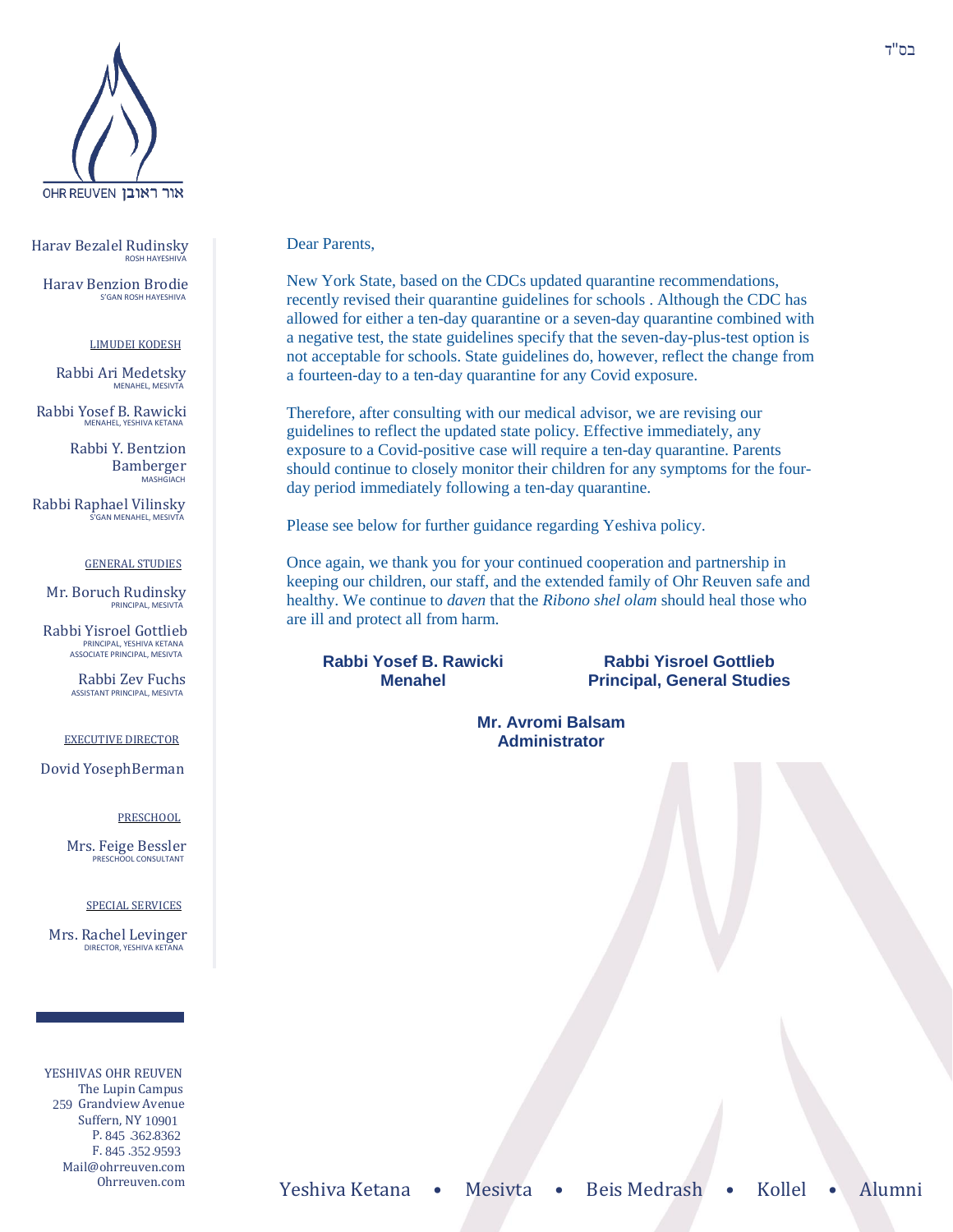# **Questions Regarding Quarantine**

## **A family member living in our house has tested positive for the virus. My child has no symptoms. May he come to school?**

 Any student or staff member who has a positive test in their household must quarantine for ten full days from the last exposure to the one who tested positive. Parents should continue to closely monitor their children for any symptoms until fourteen days after the last exposure have passed. That means that they may not come to school until ten full days after the Covid positive family member has been properly isolated from the rest of the household.

### **My family was at a wedding Monday night. After the wedding we found out that one of the guests tested positive for the virus the next day. Do we have to quarantine and for how long?**

 Yes. The children will not be able to come to school for ten days. Since their last exposure was Monday night, their quarantine would end the following Thursday night, and they may return to school on Friday morning. Parents should continue to monitor closely for the next four days

## **We are planning to travel out of state for** *yom tov***. We will not be visiting any parks or other crowded recreational areas. Will our boys be able to return to Yeshiva immediately after the Sukkos break?**

- Any time you travel out of state to any of the states on the New York State quarantine list and remain in that state for 24 hours or more, you are required to quarantine for a full ten days upon return to New York. Children will not be able to return to school until the quarantine period is complete or until they test out of quarantine. They can test out by getting a negative Covid test within 72 hours before returning to New York and then a second negative test taken no less than 72 hours after return.
- **We were in shul on Shabbos at an outdoor** *minyan* **with masks and social distancing. After Shabbos we found out that one of the people at the** *minyan* **was not feeling well over Shabbos and tested positive. Do we have to quarantine?**
	- Since there was proper distancing and mask-wearing the children may return to Yeshiva immediately
- **My son had an indoor exposure to someone who tested positive for the virus, but he was not with him for long. May he come to school?**
	- A child only needs to quarantine if he has a prolonged exposure to someone who is symptomatic or tests positive. Close contact is defined as spending ten minutes or more within six feet of the individual who is positive.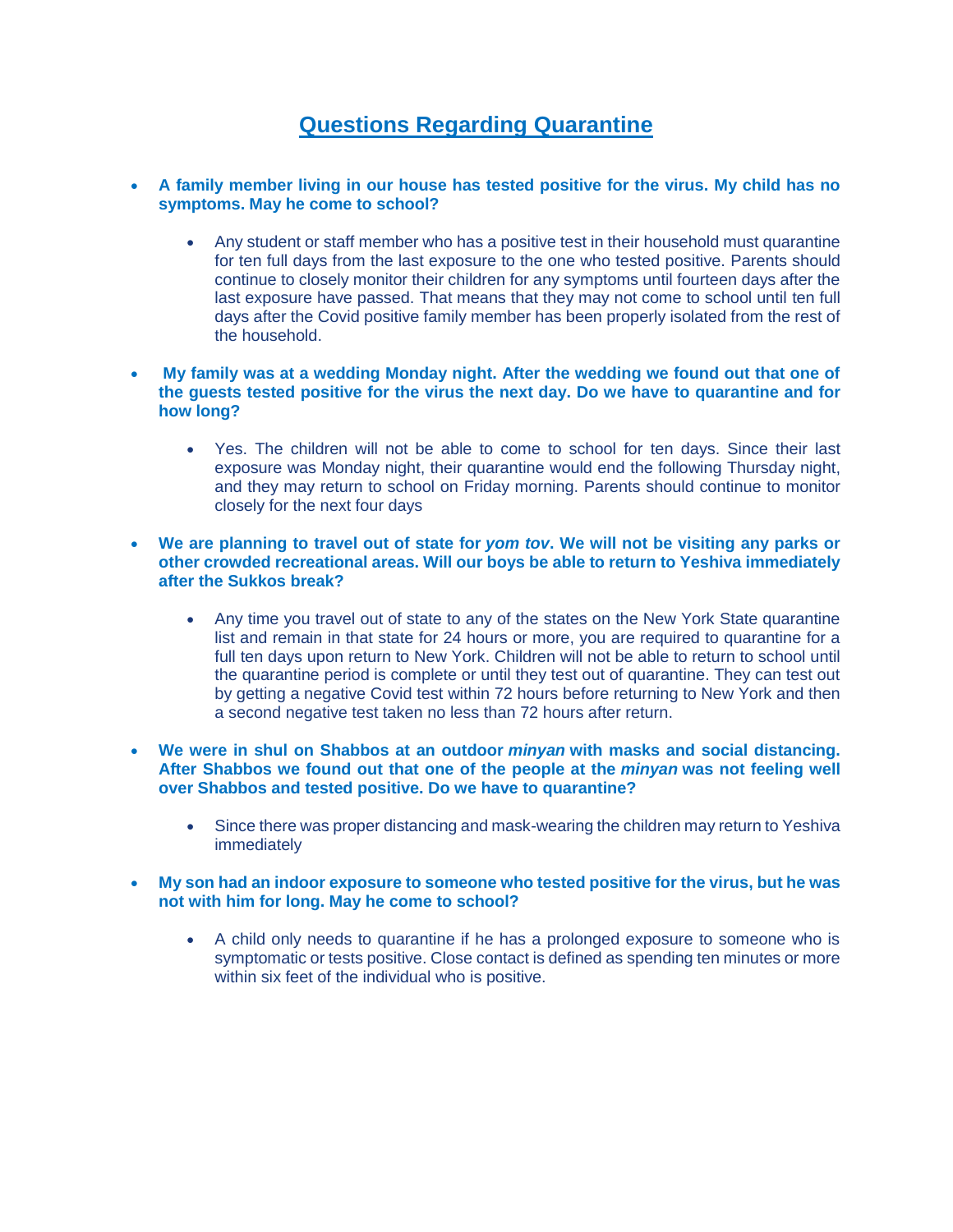- **My son had an exposure, but we took him for a test and he tested negative. May we send him to school?**
	- No. He must complete the full ten-day quarantine. The virus has an up to two-week incubation period. It is entirely possible for one who is exposed to be carrying levels of the virus too low to be detected and to subsequently become sick from that exposure. **A negative test will not change the need for or the length or quarantine for an exposure.**
- **We were with family over Shabbos. Everyone felt fine over Shabbos and then on Motzaei Shabbos one family member became ill and tested positive. Do we need to keep our boys home?**
	- If your child is in close contact with someone who is fine, but later tests positive, the rule is as follows: If that person develops symptoms or tests positive within 48 hours of your child's last contact with them, he will need to quarantine. If the person became symptomatic or tested positive more than 48 hours after your child's last contact, he may come to Yeshiva.

# **Questions regarding returning to Yeshiva after an illness-related absence**

- **My son was not feeling well this morning. He had a sore throat and a low grade fever. My pediatrician said that he does not believe it is Covid related. Can I send him to school tomorrow?**
	- If your child had mild symptoms that resolved themselves that day, he may return to school the next day if he is fully symptom free
- **My child was diagnosed as Covid positive but has no symptoms. When may he return to school?**
	- A child who is Covid-positive and asymptomatic and does not develop symptoms of the illness may return to school ten days after the positive test.
- **My Child developed symptoms and was Covid positive. When may he return to school?**
	- The child may return to school ten days after he is feeling better and symptoms are fully resolved
- **My child had a fever or other flu-like or respiratory symptoms, but tested negative. May he return to school as soon as he feels better?**
	- No. He too must wait ten days until after symptoms resolve. Alternatively, if the doctor is confident that the illness was not Covid related and the child tests negative for Covid no less than **72 hours after the onset of symptoms, once symptoms have resolved** he may then return to school. **The covid negative test will only be accepted if it is taken after a 72 hour quarantine period.**